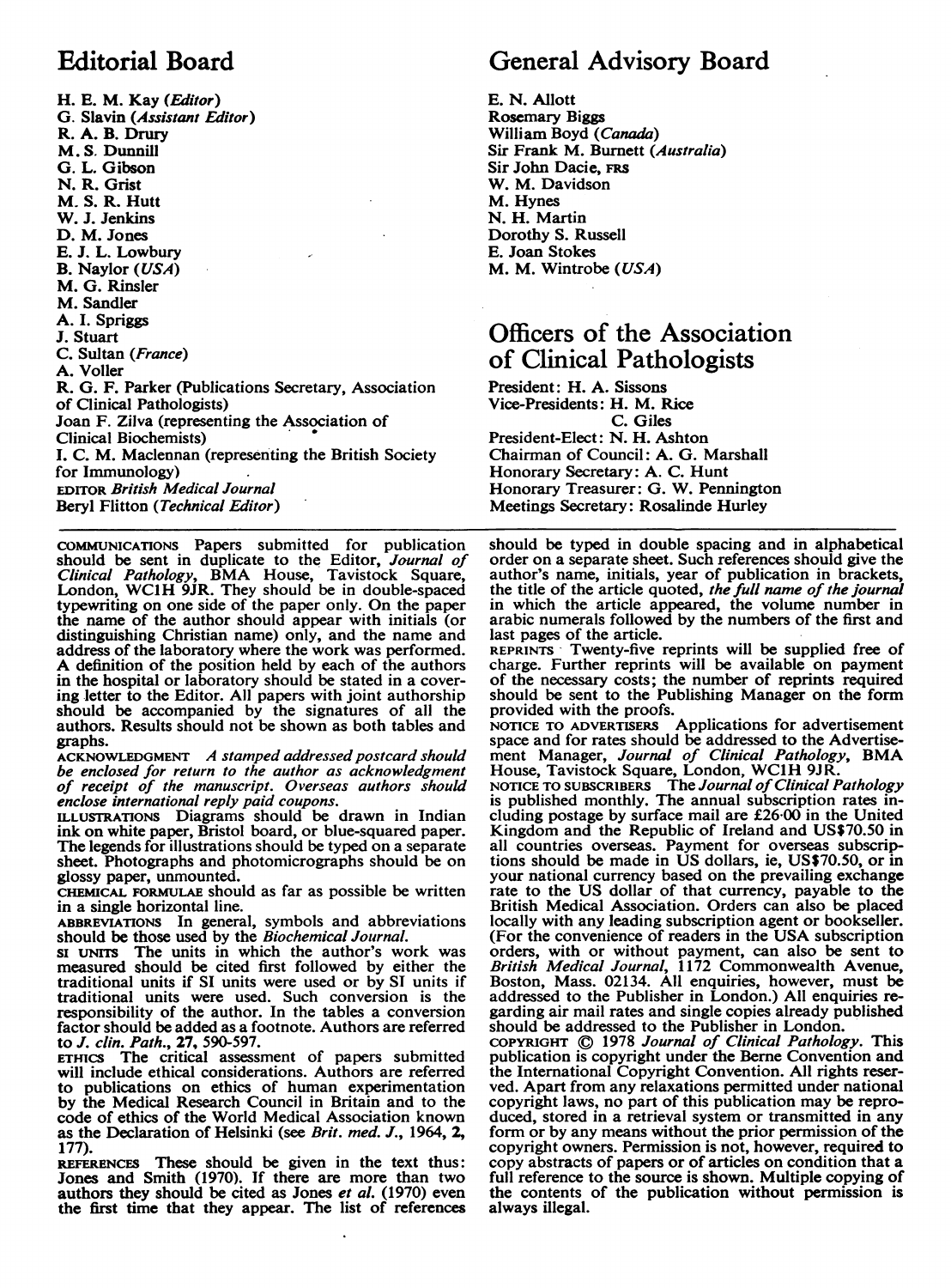Transfusion of macrophages between LD-incompatible subjects? (Letter). Lancet, 1, 94.

- Lehrer, R. I., and Cline, M. J. (1969). Leucocyte myeloperoxidase deficiency and disseminated candidiasis: the role of myeloperoxidase in resistance to candida infection. Journal of Clinical Investigation, 48, 1478- 1488.
- Whitelaw, D. M. (1972). Observations on human monocyte kinetics after pulse labeling. Cell Tissue Kinetics, 5, 311-317.

Requests for reprints to: Dr Omar Fakhri, c/o Professor J. R. Hobbs, Department of Chemical Pathology, Page Street Wing, Westminster Medical School, 17 Page Street, London SWIP 2AR.

#### **Appendix**

FORMULA OF SOLUTION A FOR PERITONEAL DIALYSIS<br>Na = Na = 140 mEq/l (140 mmol/l)<br>K = 4 mEq/l (4 mmol/l) K =  $4 \text{ mEq}/\text{l} (4 \text{ mmol/l})$ <br>Ca =  $4.5 \text{ mEq}/\text{l} (1.1 \text{ mmol})$  $= 4.5$  mEq/l (1.1 mmol/l)  $Mg = 1.5$  mEq/l (0.6 mmol/l) Lactate =  $45 \text{ mEq}/\text{l} (5.0 \text{ mmol/l})$ 

Chloride= 105 mEq/l (mmol/l) Glucose =  $1.5\%$ 

### Reports and Bulletins prepared by the Association of Clinical Biochemists The following reports and bulletins are published by the Association of Clinical Biochemists. They may be obtained

from The Publishing Department, British Medical Journal (ACB Technical Bulletins), B.M.A. House, Tavistock Square, London WC1H 9JR. Overseas readers should remit by British Postal or Money Order.

SCIENTIFIC REVIEWS (price £1 $\cdot$ 00/\$2.00 each)

1 The assessment of thyroid function March 1971 F. V. FLYNN and J. R. HOBBS

2 Renal function tests suitable for clinical practice January 1972 F. L. MITCHELL, N. VEALL, and R. W. E. **WATTS** 

3 Biochemical tests for the assessment of fetoplacental function May 1975 c. E. WILDE and R. E. OAKEY

4 Test of exocrine pancreatic function March 1977 A. H. GOWENLOCK

TECHNICAL BULLETINS (price  $£1·00/$2.00 each)$ 

22 Bilirubin standards and the determination of bilirubin by manual and technicon AutoAnalyzer methods January 1971 BARBARA BILLING, RUTH HASLAM, and N. WALD

23 Interchangeable cells for spectrophotometers and fluorimeters September 1971 s. s. BROWN and A. H. **GOWENLOCK** 

24 Simple tests to detect poisons March 1972 B. W. MEADE et al.

25 Blood gas analysers May 1972 K. DIXON

26 Kits for enzyme activity determination September 1972 s. B. ROSALKI and D. TARLOW

27 Assessment of pumps suitable for incorporation into existing continuous flow analytical systems November 1972 A. FLECK et al.

28 Routine clinical measurements of transferrin in human serum September 1973 K. DIXON

29 Control materials for clinical biochemistry (5th edition) September 1973 J. F. STEVENS

30 Notes on the quality of performance of serum cholesterol assays September 1973 s. s. BROWN

31 Determination of uric acid in blood and in urine July 1974 R. W. E. WATTS

<sup>32</sup> A survey of amino acid analysers readily available in the United Kingdom September1974 J. E. CARLYLE and P. PURKISS

33 Definitions of some words and terms used in automated analysis November 1974 A. FLECK, R. ROBINSON, s. s. BROWN, and J. R. HOBBS

34 Measurement of albumin in the sera of patients January 1975 LINDA SLATER, P. M. CARTER, and J. R. **HORBS** 

35 Investigation of the validity of temperature correction factors for serum aspartate and alanine transaminases March 1975 s. B. ROSALKI et al.

36 Factors influencing the assay of creatinine November 1975 J. 0. H. COOK

<sup>37</sup> A survey of enzyme reaction rate analysers readily available in the United Kingdom July 1977 R. A. SAUNDERS and R. F. BURNS

38 Transport of specimens for clinical chemistry an-<br>alysis November 1977 P. WILDING, J. F. ZILVA. and P. WILDING, J. F. ZILVA, and C. E. WILDE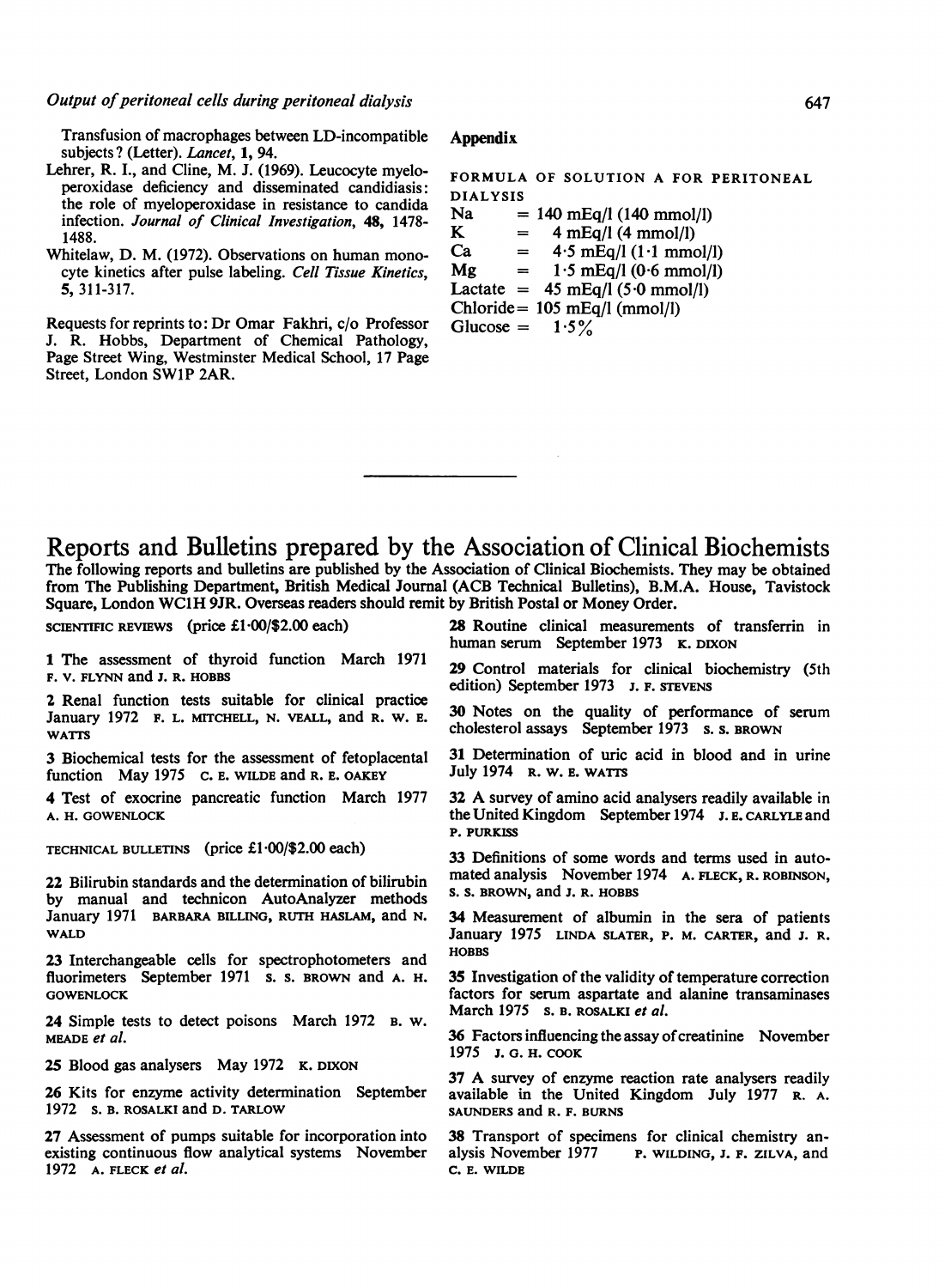#### References

- Barnes, E. M. (1956). Tetrazolium reduction as a means of differentiating Streptococcus faecalis from Streptococcus faecium. Journal of General Microbiology, 14, 57-68.
- Cowan, S. T. (1974). Cowan and Steel's Manual for the Identification of Medical Bacteria, 2nd edition. Cambridge University Press, London.
- Gross, K. C., Houghton, M. P., and Senterfit, L. B. (1975). Presumptive speciation of Streptococcus bovis

and other group D streptococci from human sources by using arginine and pyruvate tests. Journal of Clinical Microbiology, 1, 54-60.

Parker, M. T., and Ball, L. C. (1976). Streptococci and aerococci associated with systemic infection in man. Journal of Medical Microbiology, 9, 275-302.

Requests for reprints to: Dr Sheena A. Waitkins, Public Health Laboratory, Fazakerley Hospital, Lower Lane, Liverpool L9 7AL.

## The June 1978 Issue

### THE JUNE <sup>1978</sup> ISSUE CONTAINS THE FOLLOWING PAPERS

Enzyme immunoassays with special reference to ELISA techniques A. VOLLER, A. BARTLETT, AND D. E. BIDWELL

Evaluation of the single radial haemolysis (SRH) technique for rubella antibody measurement s. M. RUSSELL, SANDRA R. BENJAMIN, MOYA BRIGGS, MARY JENKINS, P. P. MORTIMER, AND SHEILA B. PAYNE

Measurement of total haemolytic complement activity in body fluids W. M. STRONG, D. J. LEA, AND D. J. WARD

Determination of antibiotic sensitivities by the Sensititre system IAN PHILLIPS, CHRISTINE WARREN, AND PAMELA M. WATERWORTH

An assessment of the Sensititre method for determining minimum inhibitory and bactericidal concentrations ANGELA H. PYKETT

Phagocytosis and killing of staphylococci by human polymorphonuclear and mononuclear leucocytes H. A. VERBRUGH, R. PETERS, P. K. PETERSON, AND J. VERHOEF

Serum immunoglobulin concentrations before and after splenectomy in patients with homozygous  $\beta$ -thalassaemia M. CONSTANTOULAKIS, D. TRICHO-POULOS, 0. AVGOUSTAKI, AND J. ECONOMIDOU

Cytological basis of histological typing of diffuse Hodgkin's disease A. E. LIVESEY, FIONA I. SUTHER-LAND, R. A. BROWN, J. SWANSON BECK, J. B. MaCGILL-IVRAY, AND W. SLIDDERS

A case of Lennert's lymphoma J. B. MaCGILLIVRAY AND W. G. MACINTOSH

Overlap in the spectrum of non-specific inflammatory bowel disease—'colitis indeterminate' ASHLEY B. PRICE

Ontogeny of actin and microsomal antigens in gastric parietal cells R. CEREDIG AND B. H. TOH

Use of a mucolytic agent (Cytoclair) in the preparation of cell material for the detection of malignant cells in sputum J. M. GRAINGER AND 0. A. N. HUSAIN

Ectopic ACTH syndrome: clinicopathological correlations W. SINGER, K. KOVACS, N. RYAN, AND E. HORVATH

A case of type III hyperlipoproteinaemia studied by acrylamide gel gradient electrophoresis M. Y. CHEW, J. M. GUTMAN, AND J. GREEN

Technical method

Rapid acetoacetate analysis on the LKB <sup>8600</sup> Reaction Rate Analyser D. F. DAVIDSON

Book reviews

Copies are still available and may be obtained from the PUBLISHING MANAGER, BRITISH MEDICAL ASSOCIATION, TAVISTOCK SQUARE, LONDON WC1H 9JR, *price* £3.00, including postage